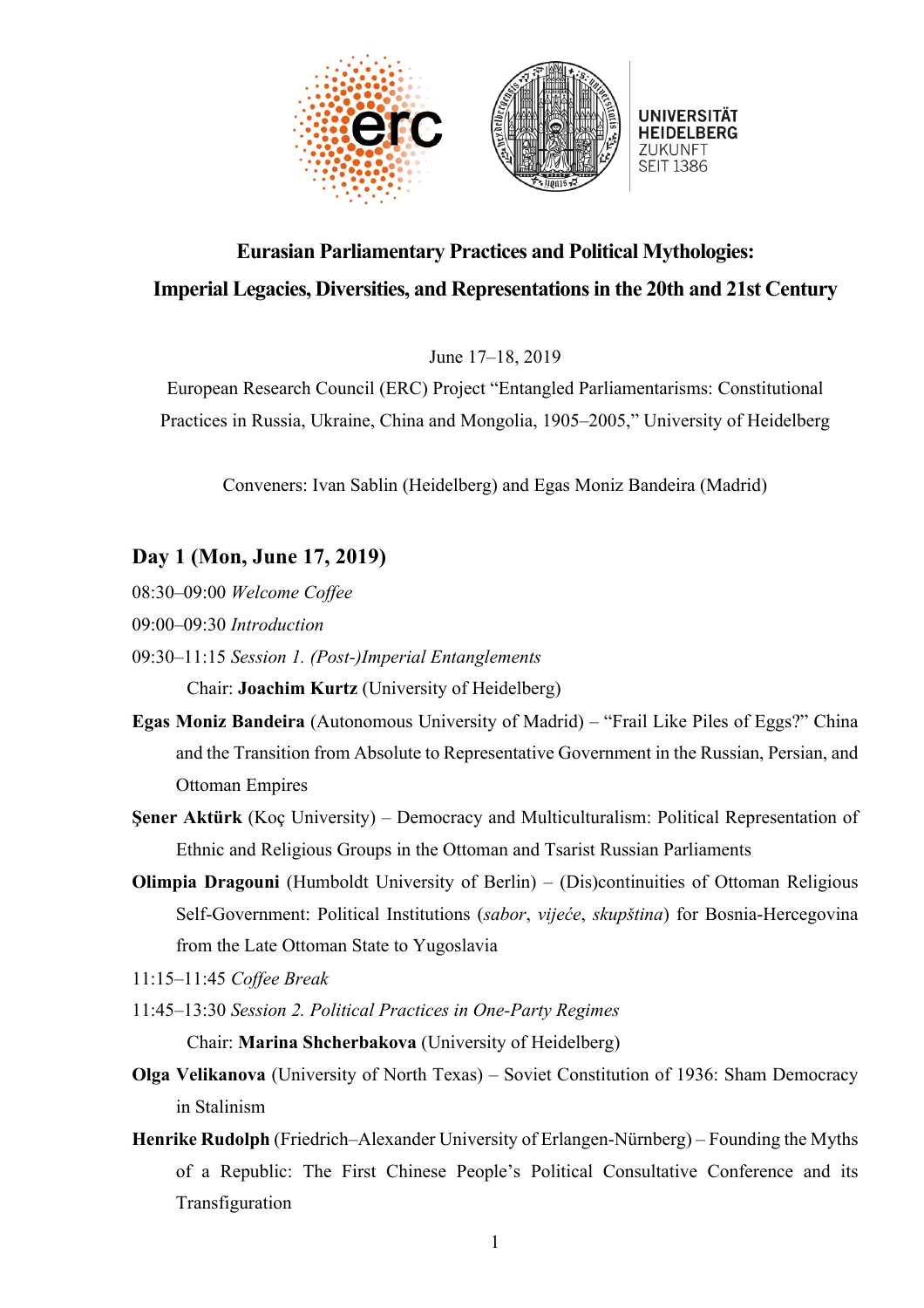**Clemens Büttner** (Goethe University of Frankfurt) – "The Whole People in Arms:" Communist State- and Nation-Building during the Great Leap Forward Campaign

13:30–14:30 *Lunch*

14:30–16:15 *Session 3. Rural and Religious Governance in Eurasia* Chair: **Tanja Penter** (University of Heidelberg)

**René Trappel** (University of Freiburg) – Optimizing People and the Ways to Govern Them: The Transformation of Governance in Rural China

**Rustamjon Urinboyev** (University of Helsinki) – Community-Based Parliamentary Practices in Post-Soviet Muslim Societies: Case Study of *Mahalla* Institutions in Uzbekistan

**Nikolay Tsyrempilov** (Nazarbayev University) – The Cradle of Nation: The Role of Buddhist Monasticism in Buryat-Mongol Self-Organization

16:15–16:45 *Coffee Break*

16:45–18:15 *Keynote Speech*

Chair: **Aurel Croissant** (University of Heidelberg)

**John Fuh-sheng Hsieh** (University of South Carolina) – Institutional Change in an Emerging Democracy: The Case of the Legislative Yuan in Taiwan

19:00–20:30 *Dinner*

## **Day 2 (Tue, June 18, 2019)**

09:00–09:30 *Coffee*

09:30–11:15 *Session 4. The Concepts of Parliamentarism and Anti-Parliamentarism*

Chair: **Maria Ukhvatova** (Saint Petersburg State University)

**Olga Sevastyanova** (Orthodox Research Institute of St. John Chrysostom) – Novgorod *Veche* as a Political Mythology

**Kuzma Kukushkin** (Peter the Great Polytechnic University, Saint Petersburg) – *Zemskii Sobor*: Historiographies and Mythologies of a Russian "Parliament"

**Ivan Sablin** (University of Heidelberg) – Was *Duma* a Parliament, and What Were the Alternatives? Russia in the Global Parliamentary Moment, 1905–1917

11:15–11:45 *Coffee Break*

11:45–13:15 *Keynote Speech*

Chair: **Jargal Badagarov** (University of Heidelberg)

**Christopher Atwood** (University of Pennsylvania) – Assembly and Autocracy: Mongolia's Consultative Polity from Empire to Post-Colonial Modernity

13:15–14:15 *Lunch*

14:15–16:00 *Session 5. (Post-)Imperial Regimes and Representation* Chair: **Henning Sievert** (University of Heidelberg)